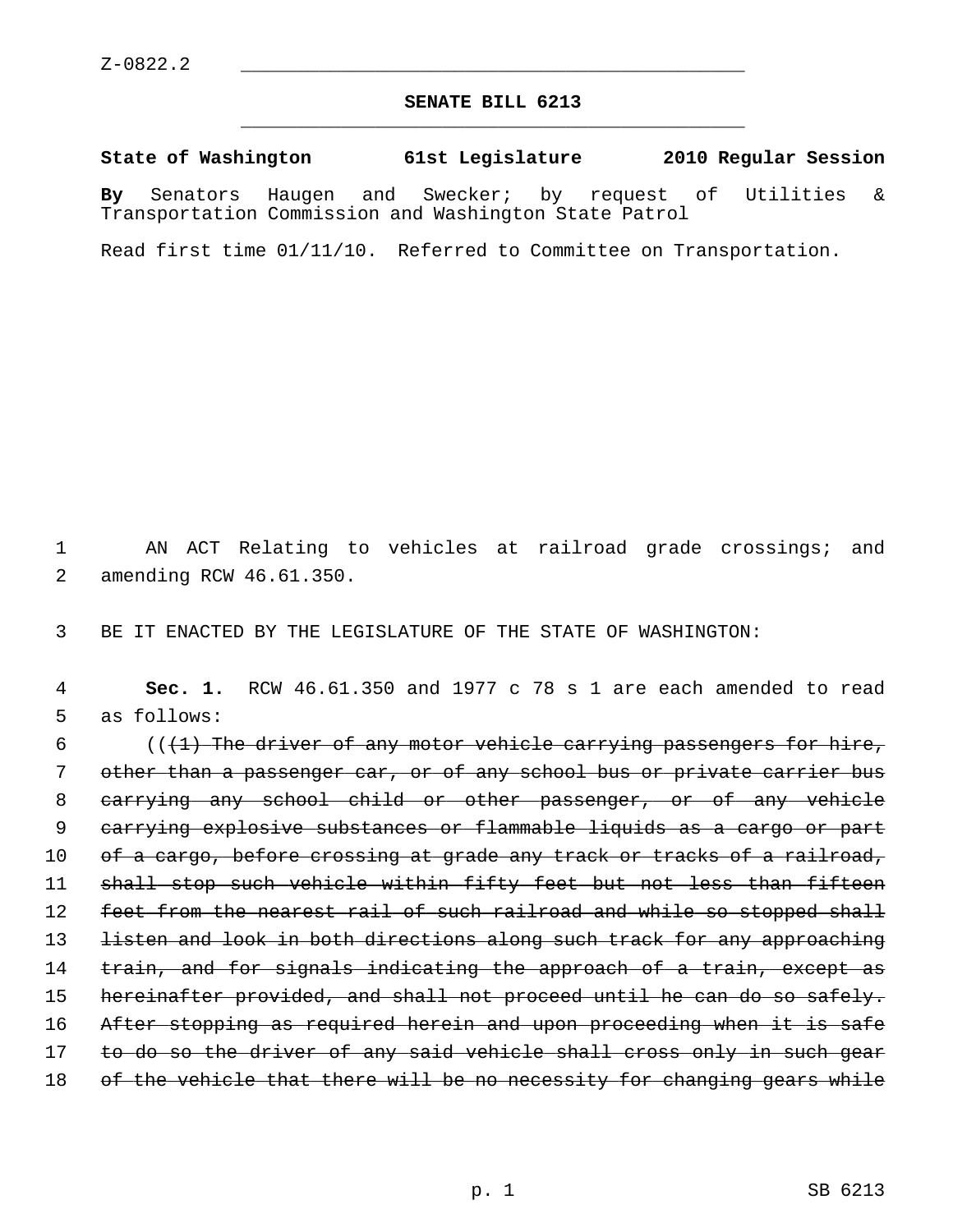| $\mathbf 1$ | traversing such crossing, and the driver shall not shift gears while    |
|-------------|-------------------------------------------------------------------------|
| 2           | crossing the track or tracks.                                           |
| 3           | $(2)$ This section shall not apply at:                                  |
| 4           | (a) Any railroad grade crossing at which traffic is controlled by       |
| 5           | a police officer or a duly authorized flagman;                          |
| 6           | (b) Any railroad grade crossing at which traffic is regulated by a      |
| 7           | traffic control signal;                                                 |
| 8           | (c) Any railroad grade crossing protected by crossing gates or an       |
| 9           | alternately flashing light signal intended to give warning of the       |
| 10          | approach of a railroad train;                                           |
| 11          | (d) Any railroad grade crossing at which an official traffic            |
| 12          | control device as designated by the utilities and transportation        |
| 13          | commission pursuant to RCW 81.53.060 gives notice that the stopping     |
| 14          | requirement imposed by this section does not apply.))                   |
| 15          | $(1)(a)$ The driver of any of the following vehicles must stop before   |
| 16          | the stop line, if present, and otherwise within fifty feet but not less |
| 17          | than fifteen feet from the nearest rail at a railroad grade crossing    |
| 18          | unless exempt under subsection (3) of this section:                     |
| 19          | (i) A school bus or private carrier bus carrying any school child       |
| 20          | or other passenger;                                                     |
| 21          | (ii) A commercial motor vehicle transporting passengers;                |
| 22          | (iii) A cargo tank, whether loaded or empty, used for transporting      |
| 23          |                                                                         |
|             | any hazardous material as defined in the hazardous materials            |
| 24          | regulations of the United States department of transportation in 49     |
| 25          | C.F.R. Parts 107 through 180. For the purposes of this section, a       |
| 26          | cargo tank is any commercial motor vehicle designed to transport any    |
| 27          | liquid or gaseous materials within a tank that is either permanently or |
| 28          | temporarily attached to the vehicle or the chassis;                     |
| 29          | (iv) A cargo tank, whether loaded or empty, transporting a              |
| 30          | commodity under exemption in accordance with United States department   |
| 31          | of transportation in 49 C.F.R. Part 107, Subpart B;                     |
| 32          | (v) A cargo tank transporting a commodity that at the time of           |
| 33          | loading has a temperature above its flashpoint as determined by the     |
| 34          | United States department of transportation in 49 C.F.R. Sec. 173.120;   |
| 35          | or                                                                      |
| 36          | (vi) A commercial motor vehicle that is required to be marked or        |
| 37          | placarded with any one of the following classifications by the United   |